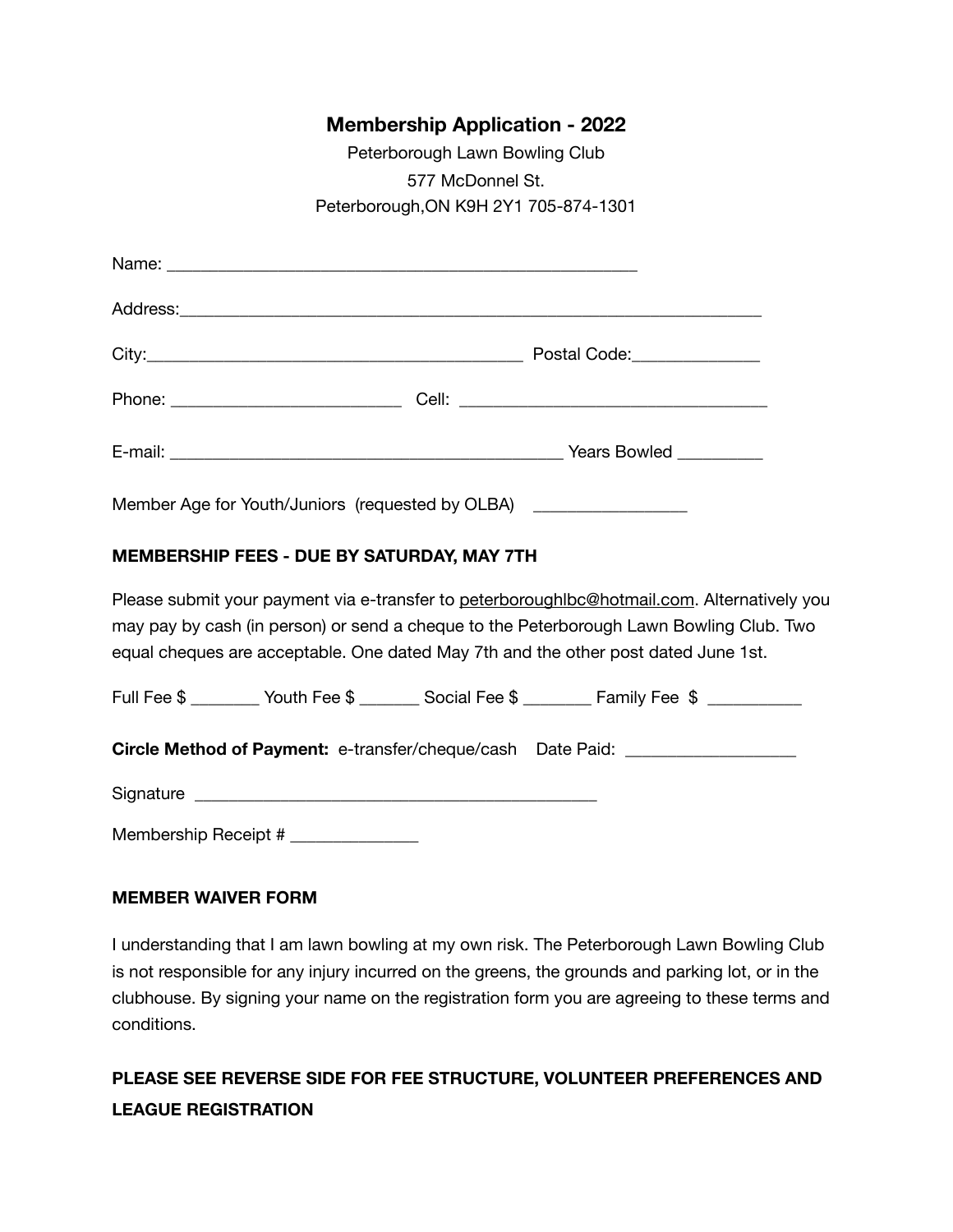### **PLBC FEE STRUCTURE**

| <b>FULL MEMBERSHIP</b>                       | $$250.00**$ |
|----------------------------------------------|-------------|
| <b>JUNIORS</b> (12 to 18 years)              | $$75.00**$  |
| <b>STUDENTS</b> (19 to 23 years; non-voting) | $$135.00**$ |
| <b>SOCIAL</b> (i.e., no lawn bowling)        | \$30.00     |

\*\* Includes OLBA fees of \$35.00.

### **MEMBERSHIP DESCRIPTION**

**JUNIOR:** A junior is a bowler under 18 years as of 1<sup>st</sup> of January of the current year and attending school full time.

**STUDENT:** A student is a bowler under 23 years of age attending school full time as of 1<sup>st</sup> of January of the current year.

\*An application may be made to the Board for subsidization for up to a 50% reduction under the Young Bowler's Financial Assistance Fund.

#### **Family Discount**

Minimum 2 adults, 2 children - discount is 10% after the OLBA fee has been paid.

#### **VOLUNTEER PREFERENCES**

It is expected that all members contribute to the club by volunteering in some capacity. Please indicate your preference(s) below.

- \_\_\_ Kitchen Duty
- **Grounds**
- \_\_\_ Scoring at tournaments
- **\_\_\_** Supplying snacks for tournaments
- \_\_\_ Smart Serve (tend bar for lawn bowling events)